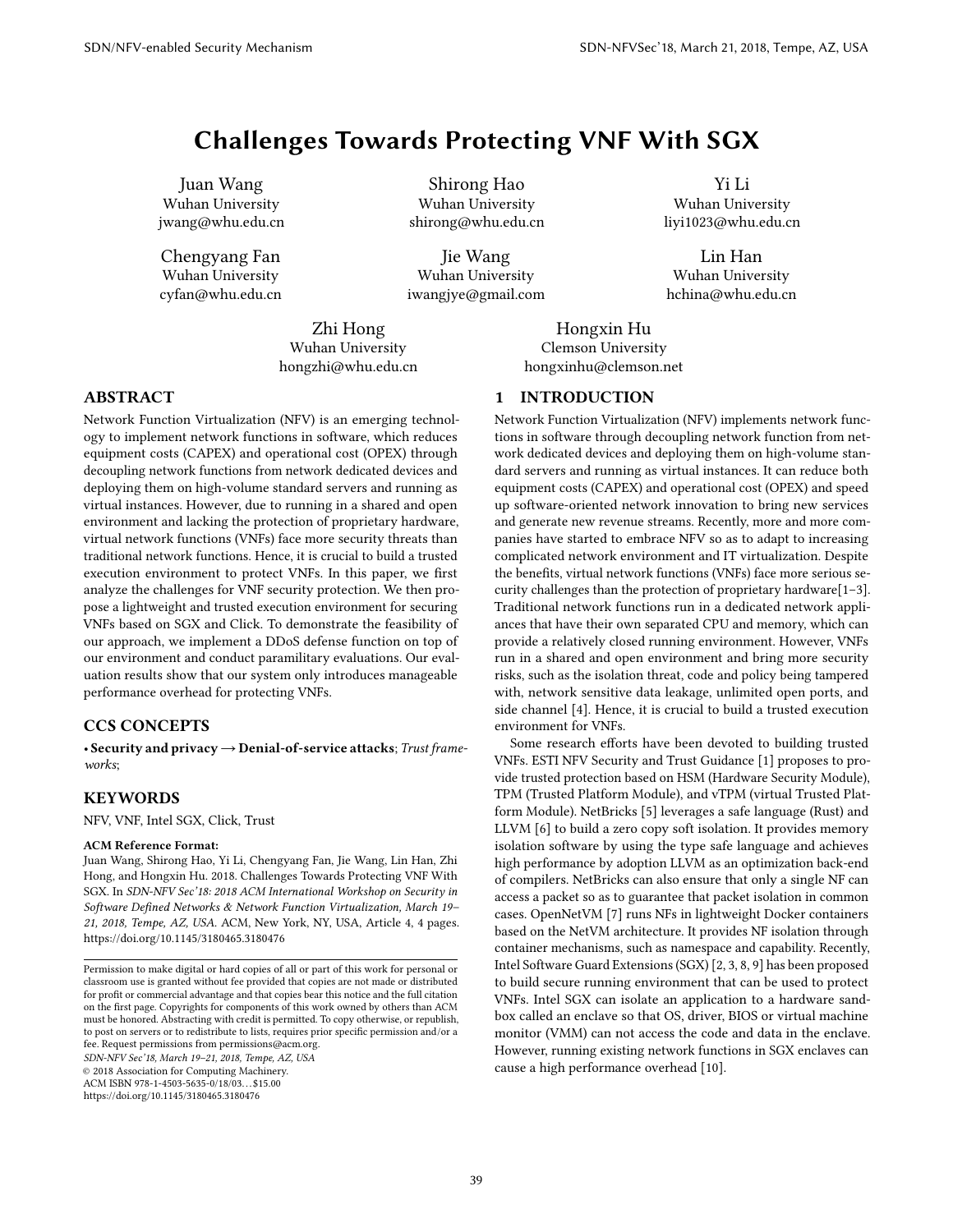In this paper, we propose a lightweight and trusted execution environment for protecting VNFs. We leverage the modularity feature provided by Click [\[11\]](#page-3-11) to design VNFs and only run the securityaware elements of VNFs in SGX enclaves. We also design state management and migration mechinisms to achieve fne-grained state consistency and ensure lose-free and order-preserving for NF scaling. To demonstrate the feasibility of our approach, we use a DDoS defense function as a case study. We have implemented the DDoS defense function on top of our environment and evaluated it in three diferent confgurations, no-SGX mode, SGX in simulation mode, and SGX in hardware debug mode. The results show that our design has the lower performance overhead.

The rest of this paper is organized as follows. In Section 2, we describe the challenges for protecting VNF using SGX. Section 3 presents our method for building trusted VNF based on Click and SGX. Section 4 discusses our system implementation and experimental results. Conclusion is drawn in Section 5.

# 2 CHALLENGES FOR VNF PROTECTION WITH SGX

SGX provides a new way for securing applications through putting the security-related data and code to a trusted container. Intel calls this container an enclave. SGX assumes that everything on a system, such that OS, driver, BIOS, and virtual machine monitor (VMM), except CPU is untrusted. For an SGX program, an enclave is a trusted execution environment where only the application self can access its data and code. Since SGX provides a run-time secure environment for applications, some existing work has explored to use SGX to protect VNFs. S-NFV [\[12\]](#page-3-12) tried to use SGX to protect the VNF state, but it ignores other data such as policies. LightBox [\[13\]](#page-3-13) presented a secure SGX-assisted system, which supports secure and generic middleboxes for network function outsourcing. However, it does not address the issues about state migration and usable SGX-aware APIs. In addition, they directly ported BRO to SGX enclave, which could cause larger performance overhead. Trusted Click [\[10\]](#page-3-10) proposed to use SGX to enforce data privacy and provide guaranteed computation for network function outsourcing in cloud. Although it provided a framework to secure network function outsourcing, it also did not address some important issues including state migration. To effectively and efficiently protect VNFs using SGX, our study reveals following challenges:

• Performance Overhead: We have done a deep analysis of Snort code, and decomposed it into the seven modules including snifer, pre-processor, rules matching, state processing, policy, system interface, and library. Furthermore, we divided them to trusted modules and untrusted modules. In addition, we put the trusted modules, such as pre-processor, rules matching, state processing, and policy, to a secure enclave in real SGX device. We found that those trusted modules still caused a very high performance overhead although we have carefully divided Snort modules and only run securityrelated modules in the enclave. Our evaluation shows that the performance overhead for the state processing in SGXprotected Snort modules is about 10 times than running those modules in no-SGX mode. If we run all security-related



Figure 1: Architecture Overview

modules in the SGX enclave, the performance becomes even worse.

- Function Decomposition: Taking Snort as an example again, if we want to secure Snort with SGX, we need to divide it to trusted and untrusted modules and only run trusted modules in SGX enclaves. However this is a hard as well as time-consuming task. For example, the policy processing in Snort runs across almost all Snort procedures. Thus, if we want to use SGX to protect the policy and policy processing of Snort, we may need to upload almost all of the Snort code and data to enclaves, which would bring unacceptable performance overhead. Hence, a new approach for designing lightweight VNFs based on SGX is desirable.
- State Synchronization and Migration: State management is crucial for VNFs. Previous work [\[14,](#page-3-14) [15\]](#page-3-15) has addressed state synchronization and migration mechanism for VNF scaling. However, Those work does not consider the security issue during the procedure of state synchronization and migration, which are based on shared and unencrypted bufers and vulnerable to security threats, such as information theft.
- Usable APIs: It is currently a tough task for developers to design secure applications using SGX. The developers need to have specialized knowledge in the SGX platform, principles, and SDKs. Hence, there is another challenge to design easy-to-use APIs for developers who can use SGX in the development of secure VNFs.

#### 3 OVERVIEW OF ARCHITECTURE

Our goal is to design a lightweight and trusted execution environment for VNFs based on SGX and Click. Click is a fexible, modular software architecture for building network applications. Building trusted VNFs based on Click and SGX has three advantages. First, the modularity of Click allows us to compose diferent elements for easily building diferent VNFs. Second, the modular VNFs enable more fne-grained NF scaling. Third, modular VNFs protected by SGX can only lead to a low performance overhead.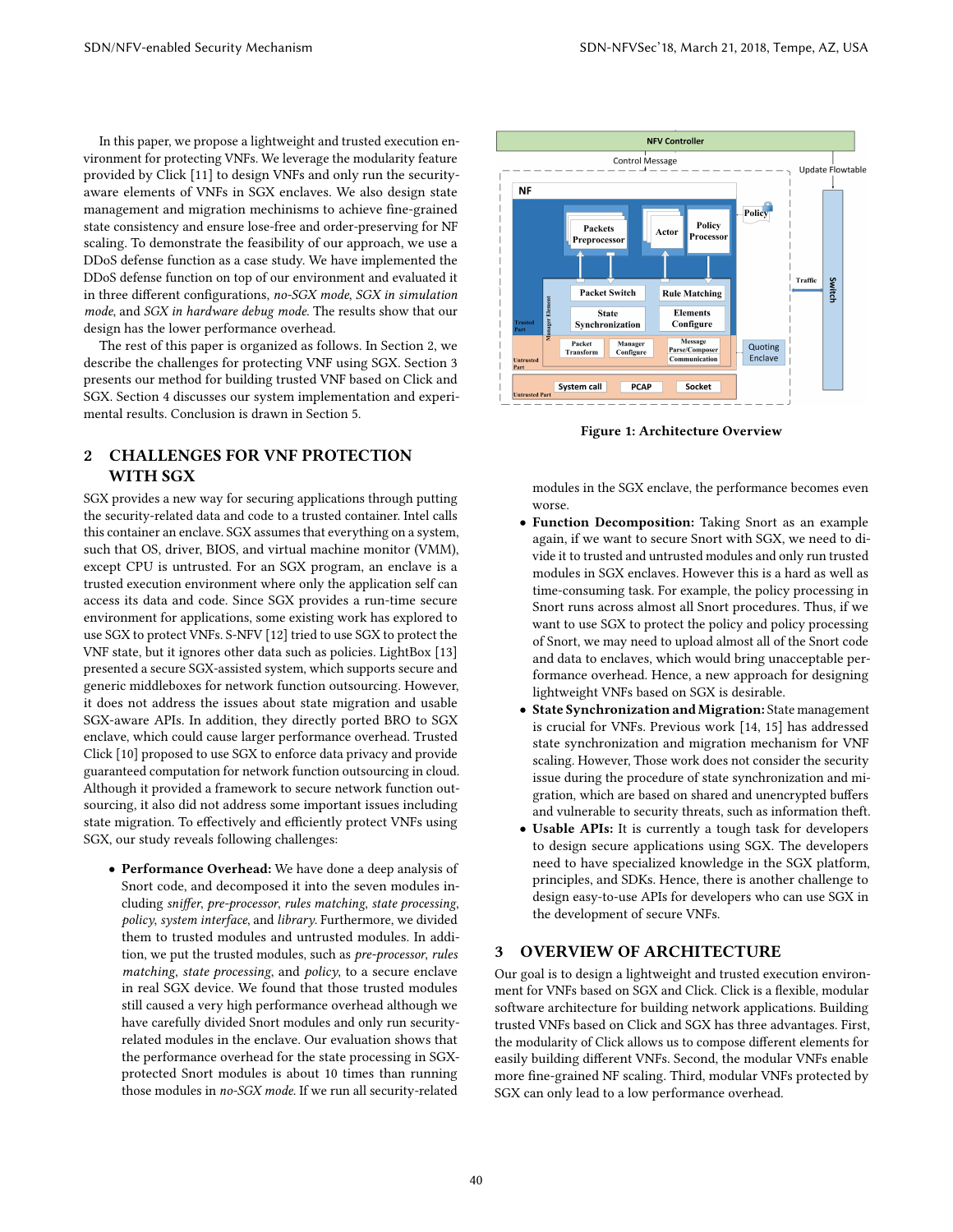Figure 1 shows the overview architecture of our trusted environment for VNFs. The architecture is divided into two parts: a trusted part and an untrusted part. The trusted part protects the packets preprocessor, policy resolution, decision actor and the state synchronization modules. The untrusted part implements an interface to system calls and provides the support for enclaves, such as command line and confguration fle parsing and so on.

The trusted part contains the key elements, such as Packets Preprocessors, Actors, Policy Processor, State Synchronization, Elements Confgure, and Packet Switch, which are protected by SGX enclaves. Packets Preprocessors may include many diferent elements which perform some preprocessing operations on the fetched packets, such as assembling, decoding, fltering and so on. Policy Processor is used to decrypt the sealed policy with SGX. Actors can also have many diferent elements which make decisions for packets processing such as discarding, rate limiting, logging, outputting and so on. Packet Switch is responsible for sending packets to the corresponding processing ports through searching rule tables. State Synchronization is responsible for state synchronization and migration. The Rule Matching element is responsible for searching rule tables, matching the rules with the corresponding processing action. After the action of matching is successful, packets will be sent to the corresponding action processing module. Elements Confgure is responsible for initializing and building the process of detection and execution.

The untrusted part contains Packet Transform, Manager Confguration, Communication, and Message Parser/Composer elements. Packet Transform element transfers packets to the trusted part. Manager Confgure initializes the implementation of various modules. Communication element is responsible for creating the connection with the controller. Message Parser/Composer element parses the messages sent by the controller, and then sends messages to the trusted part.

The Quoting Enclave is used to make attestation for the virtual network function which is protected with SGX.

Through the modular design for VNF, we can easily put the small and security-related elements to SGX enclaves. Meanwhile we can fexibly extend the designed virtual functions and elastically scale the virtual network functions.

#### 3.1 State Synchronization

In NFV environment, when the traffic can not be proceeded by a single instance, it is necessary that the controller divides network traffic to two or more instances by updating the flow tables. Hence, state migration [\[14,](#page-3-14) [16,](#page-3-16) [17\]](#page-3-17) is a vital problem for VNFs. Our approach achieves fne-grained state consistency and ensures losefree and order-preserving for VNF scaling. Loss-free means that all packets should be processed without any packet lose. Orderpreserving indicates that packets should be processed according to the original order when they are forwarded to the new NF instances. An overview of the state synchronization process is illustrated in Figure 2, which consists of the following steps:

○1 We assume there is an existing NF instance A. When the traffic of A is too large, the controller creates a new NF instance B.

○2 The controller copies the confguration of the instance A to the instance B. According to the confguration, the instance B



Figure 2: State Synchronization Process

completes initialization and begins to run. The instance B waits to synchronize with the instance A, caching the packet F2 forwarded by the switch.

○3 The controller updates the fow tables, and the switch forwards part of the data flows to the instance B.

○4 The controller sends the command of copying instance to the instance A.

○5 The NF instance A runs the classifer, and caches the data packets that should have been sent to the instance B. The data packets are actually sent to the NF instance A, because the flow table has not taken efect due to the time delay.

○6 Then, the instance A and the instance B perform remote authentication and exchange keys.

○7 The instance A sends the encrypted internal states of the stream, which needs be synchronized to the instance B until state synchronization is completed.

○8 The instance A sends bufered packets to the instance B.

○9 The instance B processes the packets from the instance A, and then processes the latest packets.

#### 4 IMPLEMENTATION AND EVALUATION

To evaluate our design, we design a virtual DDoS defense function [\[18,](#page-3-18) [19\]](#page-3-19) with the support of SGX and Click. We implement several elements including FromDevice, Manager, ToDevice, AggregateIPFlows, CheckLength, IPFilter, Packet Switch, UDP Flood, SYN Flood, DNS Amplify, Discard and Delay. The element of FromDevice reads packets from network devices and then the packets fow into the Manager element. Furthermore, the packets are processed in SGX enclaves. When it has finished, ToDevice element sends benign packets to network devices.

The main elements of our system are run in SGX enclaves. The AggregateIPFlows element uses source and destination addresses and source and destination ports to distinguish flows, and set the aggregate annotation on every passing packets to a flow number. The CheckLength element checks every packet's length. The IPFilter element flters IP packets by contents. The UDP Flood element, SYN Flood element and DNS Amplify element can detect diferent DDoS attacks. The Packet Switch element develops corresponding strategies according to the flow table delivered by NFV controller. Then Packet Switch element sends packets to action elements through